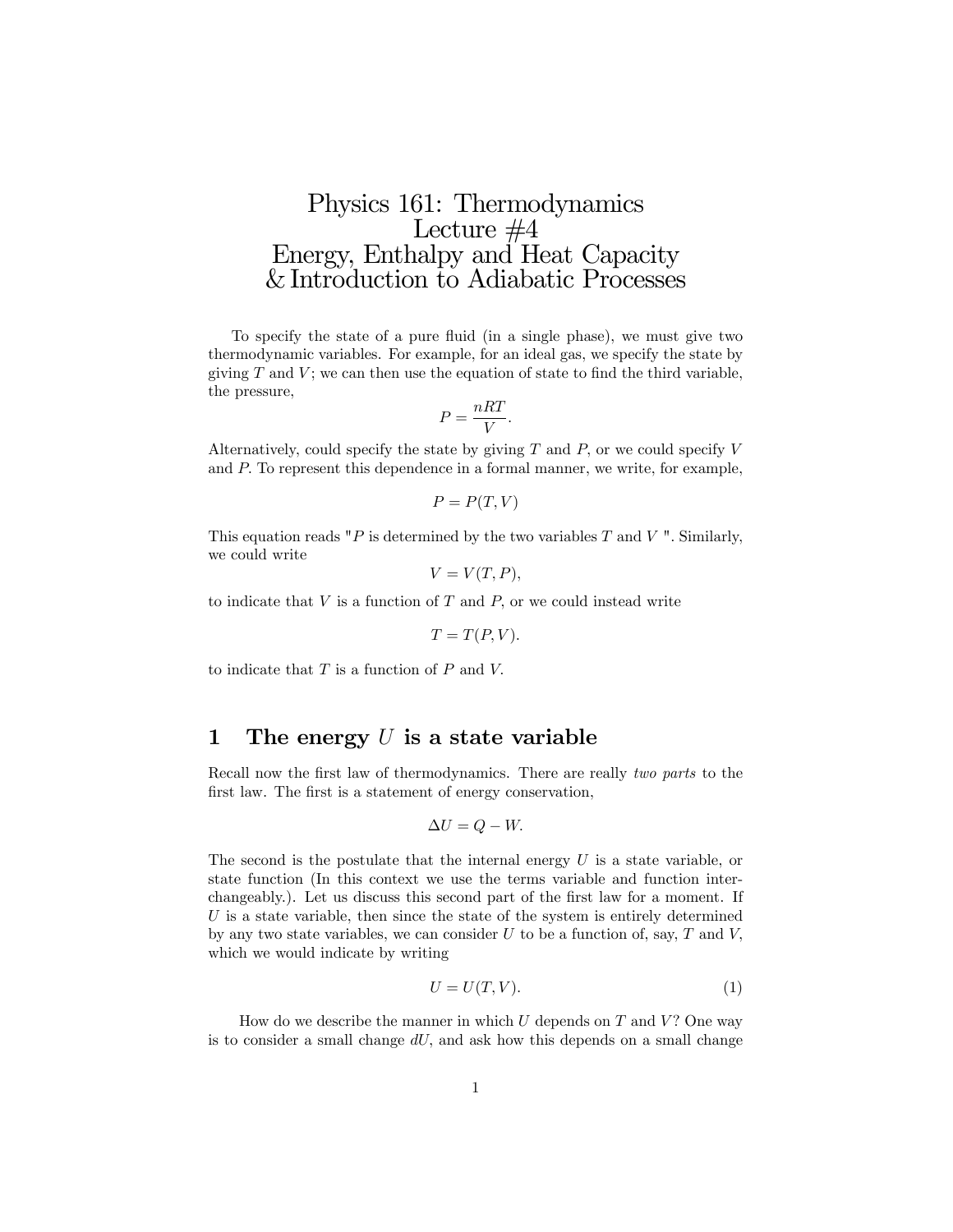in temperature  $dT$ , or a small change in volume  $dV$ . Formally we can write the expansion of the differential  $dU$  as

$$
dU = \left(\frac{\partial U}{\partial T}\right)_V dT + \left(\frac{\partial U}{\partial V}\right)_T dV.
$$
 (2)

We have already discussed this formal expansion in Lecture 2. If we know the two expansion coefficients,  $\left(\frac{\partial U}{\partial T}\right)_V$ , and  $\left(\frac{\partial U}{\partial V}\right)_T$ , over a range of temperature and volume, we can in principle integrate to find an expression for  $U(T, V)$  which is valid in that range.

#### 1.1  $U$  for an ideal gas

The expansion coefficients are very simple for an ideal gas. It turns out that,

$$
\left(\frac{\partial U}{\partial T}\right)_V = \text{K, (a constant)}\tag{3}
$$
\n
$$
\left(\frac{\partial U}{\partial V}\right)_T = 0.
$$
\n(4)

The first, expression  $(3)$ , is found to be true from experiments on gases at low densities, and is obeyed over a wide range of temperatures. The second coefficient is zero. It can be proved that if  $\left(\frac{\partial \bar{U}}{\partial T}\right)_V = K$ , then  $\left(\frac{\partial U}{\partial V}\right)_T = 0$  is the only possibility. We will not go through the proof at this time. Inserting (3) and  $(4)$  into  $(2)$ , we have

$$
dU = {\mathrm K} dT
$$

and upon integration of both sides (and leaving out the integration constant), it follows that

$$
U = KT.
$$
 (5)

The energy increases linearly with temperature.

### 1.2  $U$  for a monatomic gas and  $U$  for a diatomic gas

The value of the constant K depends on the gas. Here are some common examples. For a dilute monatomic gas, such as helium, it is found that

$$
U = \frac{3}{2}nRT\tag{6}
$$

For a dilute diatomic gas, such as nitrogen, it is found that

$$
U = \frac{5}{2}nRT\tag{7}
$$

This was discussed in class last Friday.

(It can be proved that dU/dV=0 if PV=nRT.)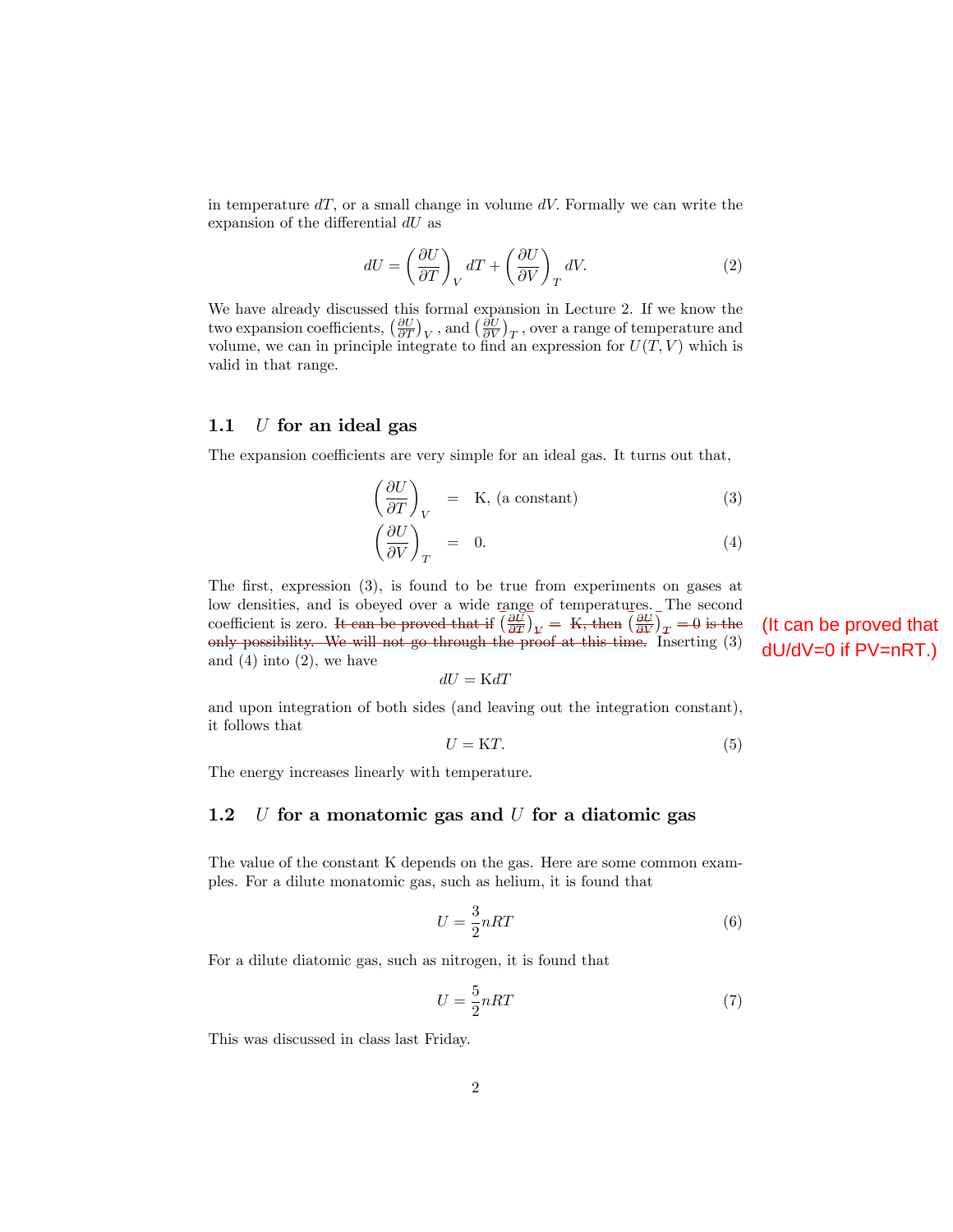### 1.3  $U$  is a function of  $T$  only for ideal gas

Look at equations (6) and (7), and notice that  $U$  is a function of  $T$  only for an ideal gas. It does not depend on  $V$ , as we had suggested in ought to in the most general case in writing equation  $(1)$ . It does not depend on  $P$  either. We often express this fact about ideal gases by writing

$$
U = U(T)
$$

and leaving the other variables  $V$  and  $P$  out of the parentheses. This means that when we are dealing with an ideal gas, for an isothermal process,  $\Delta U = 0$ .

# 2 The enthalpy  $H$  is a state variable

Another state function of interest that is related to the energy  $U$  is the enthalpy  $H.$  The enthalpy is defined as follows:

$$
H = U + PV.\t\t(8)
$$

It is obviously a state function;  $U$ ,  $P$ , and  $V$  are each state functions, so any combination thereof will also be a state function. The usefulness of the enthalpy will become evident shortly. For now, let us just accept that  $H$  is another state variable that has units of energy, and let us assume that we will actually have need to calculate  $\Delta H$  for some processes.

For an ideal gas,  $H$  has a particularly simple form. Substituting  $nRT$  for  $PV$  on the right hand side of equation  $(8)$ , we have

$$
H = H(T) = KT + nRT
$$
\n(9)

We see that the enthalpy is also a function of only  $T$  for an ideal gas. For a monatomic gas such as helium, it follows that

$$
H = \frac{5}{2}nRT.
$$
\n<sup>(10)</sup>

For a diatomic gas such as nitrogen, it follows that

$$
H = \frac{7}{2}nRT.
$$
\n(11)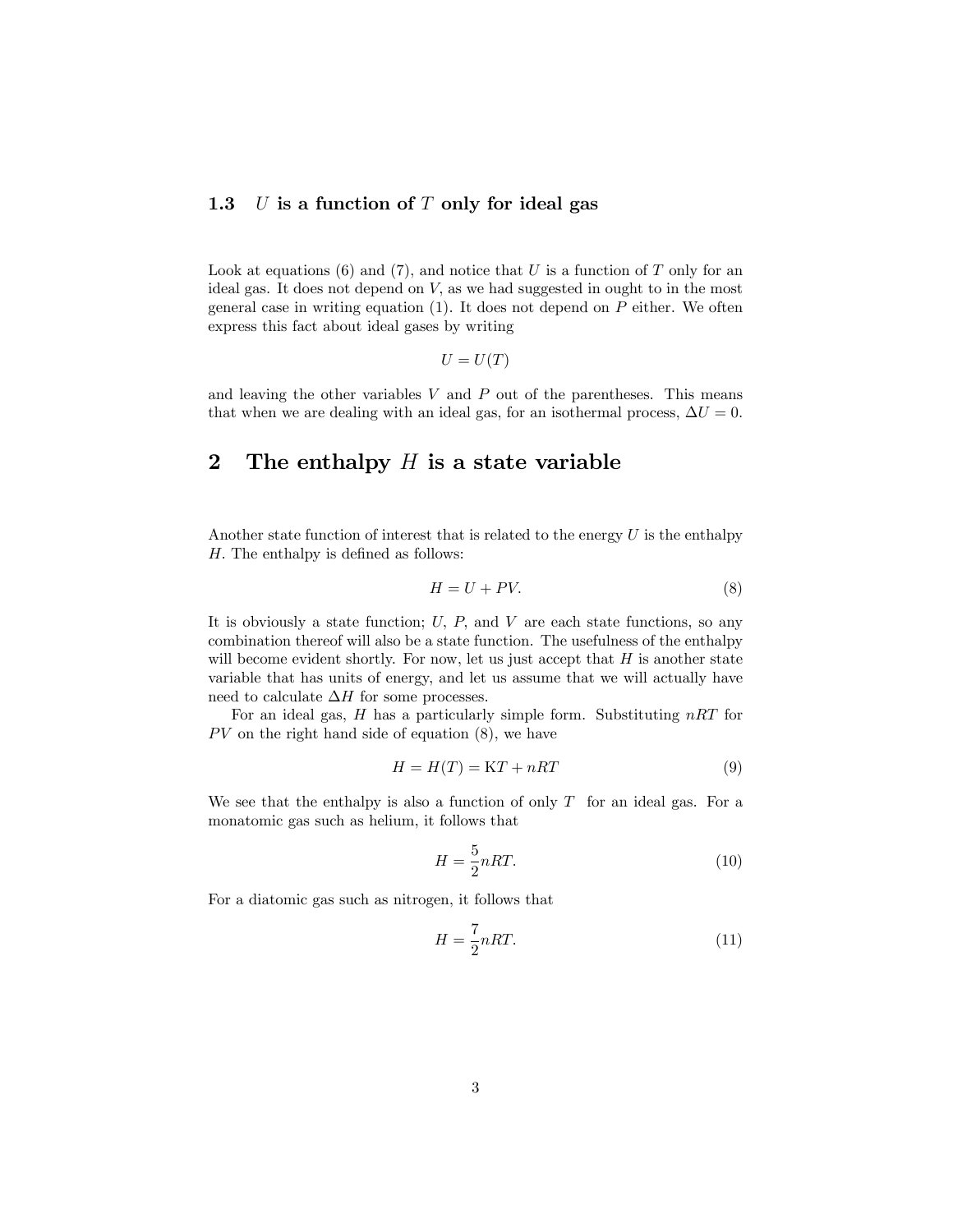### 3 The heat capacity

You are probably familiar with the term "specific heat" from your high school chemistry class. You probably learned that the specific heat of water is 1, that is

$$
c_{(\text{H}_2\text{O})} = 1 \frac{\text{calorie}}{\text{gram} \times {}^{\text{o}}\text{C}}
$$
  
= 4.186 \frac{\text{Joules}}{\text{gram} \times {}^{\text{o}}\text{C}}

This means that 1 calorie of heat is required to raise one gram of water by 1 degree Celsius.

What is the relation between the specific heat and the heat capacity? The heat capacity the product of the specific heat and the total number of grams. For example, if you have 3 grams of water, the heat capacity is

$$
C_{\text{(H2O)}} = 3 \frac{\text{calories}}{\text{°C}}.
$$

Your textbook distinguishes between specific heat and heat capacity by using a small  $c$  for the former and a large  $C$  for the latter. Another notation that is common is to denote the specific heat as  $C$  with a bar on top. The bar can indicate the heat capacity per gram, or it can also indicate heat capacity per mole. It is easier to use the bar notation at the blackboard, where it is difficult to control font sizes to allow students to distinguish between lower case and upper case.

#### 3.1 Heat capacity at constant volume

Start with the expression for the first law,

$$
\Delta U = Q - W
$$

and write this for small changes,

$$
dU = \delta Q - \delta W \tag{12}
$$

(Here I will use the kronecker-delta symbol  $\delta$  in front of Q and W to indicate that these are small quantities because my typewriter does not have a d with a slash through it.) The ratio of the amount of heat divided by the change in temperature is the heat capacity. Hence, rearranging (12) and dividing both sides by  $dT$ , we find that

$$
C = \frac{\delta Q}{dT} = \frac{dU}{dT} + \frac{\delta W}{dT}.
$$
\n(13)

Suppose now that the gas is in a rigid container as it is heated, so that its volume is held constant. This prevents the gas from doing work on the surroundings as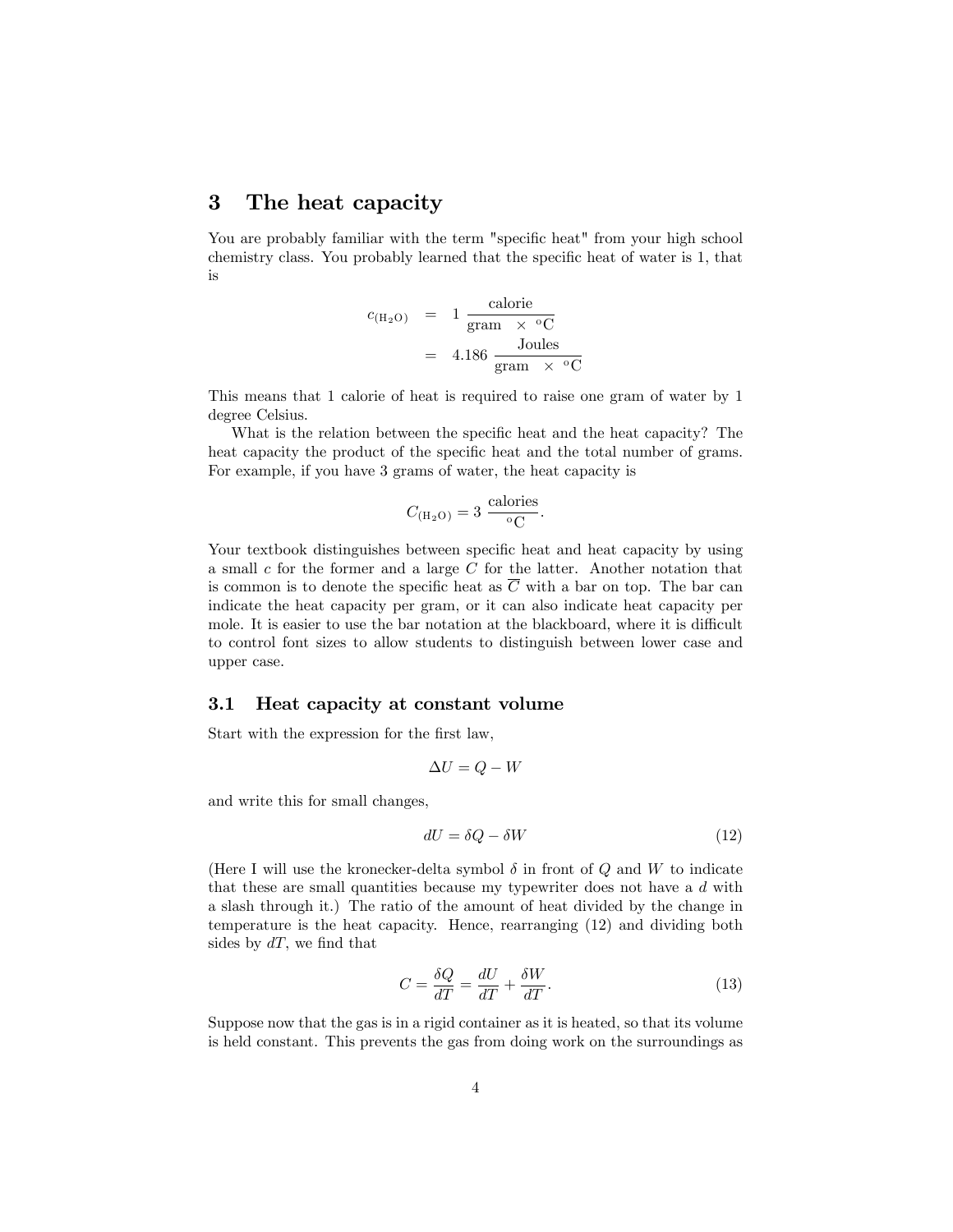it is heated, so  $\delta W = 0$ . It follows from (13) that the heat capacity is given by the change in  $U$  with respect to temperature,

$$
C_V = \left(\frac{\partial U}{\partial T}\right)_V\tag{14}
$$

This is called the "heat capacity at constant volume", and we have put on the subscript  $V$  to indicate that the volume is held constant so that the system can't do any work. (I have already mentioned that the change in the differential notation on the right hand side, from d to  $\partial$ , is superfluous, since the presence of the subscript  $V$  already indicates that the derivative is to be taken holding the volume constant. But it is standard to use the  $\partial$  notation for the derivative when something must be held constant, so we will use it.)

What is the heat capacity at constant volume for an ideal gas? If the gas is monatomic, we substitute  $(6)$  into the rhs of  $(14)$ , and take the derivative with respect to  $T$ . This gives

$$
C_V = \frac{\partial}{\partial T} \left( \frac{3}{2} nRT \right)_V = \frac{3}{2} nR. \tag{15}
$$

Similarly, if the gas is diatomic, we have

$$
C_V = \frac{5}{2}nR.\t\t(16)
$$

The molar heat capacity for a diatomic gas is found by dividing the heat capacity by the number of moles  $n$ :

$$
\overline{C_V} = \frac{5}{2}R = 20.8 \frac{J}{\text{mole} \cdot {}^{\circ}\text{C}}
$$
  
= 20.8 \frac{J}{\text{mole} \cdot K} (17)

It doesn't matter if we use the temperature in Celsius or the temperature in Kelvin in defining the units of heat capacity, for a 1 degree change in Celsius is the same as a 1 degree change in Kelvin.

It is useful to note that an ideal gas has a constant heat capacity.

### 3.2 Heat capacity at constant pressure

If the substance to be heated is not confined to a vessel of constant volume, then the situation is different. For example, if a gas is heated in a soft container such as a partially ináated plastic bag, it is free to expand against the surrounding atmosphere as the temperature increases. Consequently the volume will not be constant, and  $\delta W \neq 0$ . What will be constant instead is the pressure, which for example will be 1 atm if the heating is conducted at sea level. For the case of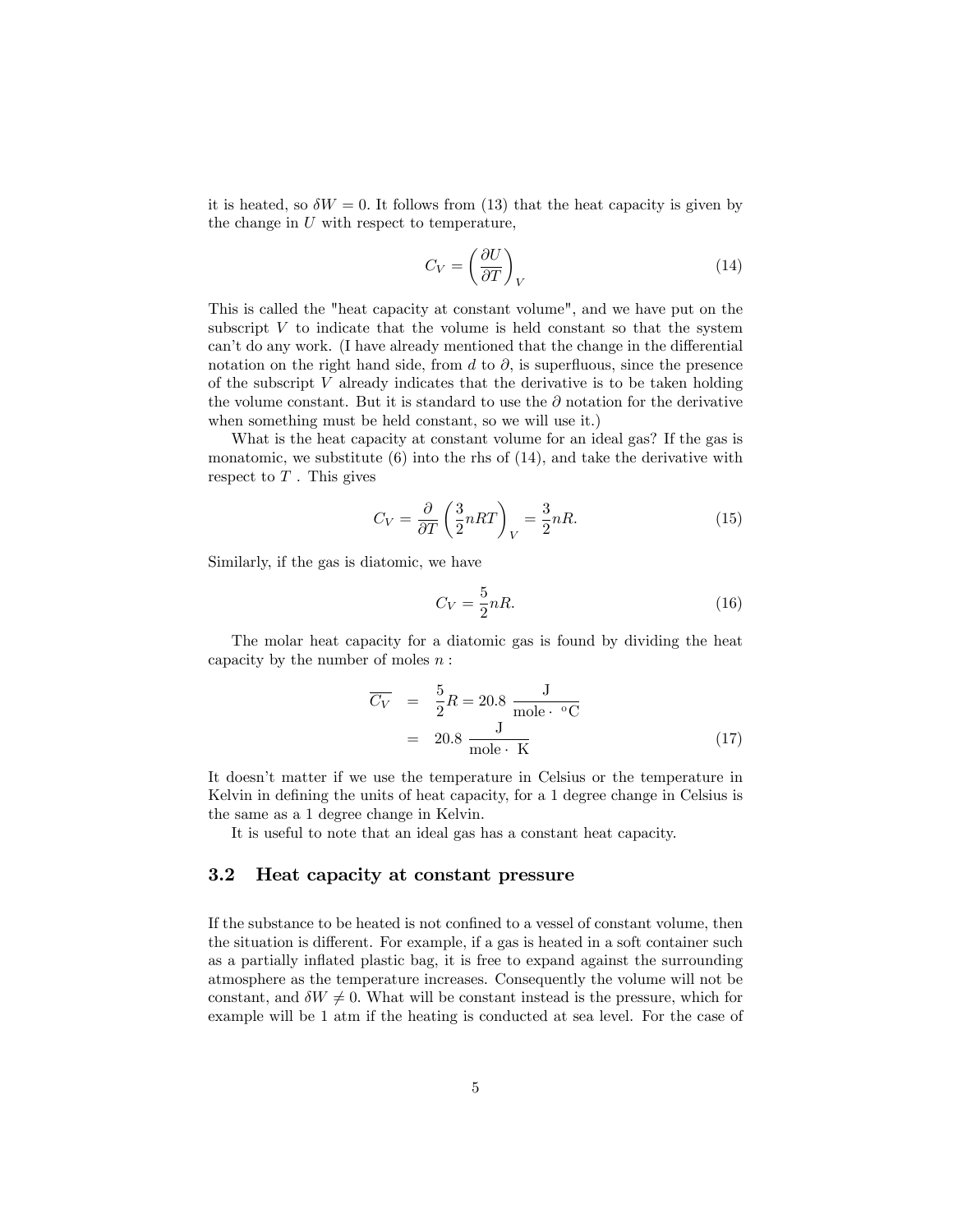constant pressure, it is convenient to work with the enthalpy when discussing heat. To see this, proceed as follows. Starting with the first law,

$$
\Delta U = Q - W
$$

add the product  $PV$  to both sides of the equation. This gives us an expression for  $\Delta H$  :

$$
\Delta H = \Delta (U + PV) = Q - W + \Delta (PV)
$$
\n(18)

For small changes, equation (18) becomes

$$
dH = \delta Q - \delta W + VdP + PdV \tag{19}
$$

We have used the fact that for small changes,  $\Delta(PV) \rightarrow d(PV)$ , and then used the chain rule  $d(PV) = PdV + VdP$ . Let us now insert the fact that  $\delta W = PdV$ into the rhs. This gives

$$
dH = \delta Q - PdV + VdP + PdV \tag{20}
$$

Here now is the crux; the two  $PdV$  terms on the rhs of (20) cancel out, leaving us with

$$
dH = \delta Q + VdP. \tag{21}
$$

If the pressure is held constant,  $dP$  is zero, and we simply have

$$
dH = \delta Q \tag{22}
$$

Thus we have shown that the heat added to a system at constant pressure is equal to the change in the enthalpy. Dividing by  $dT$ , we obtain a relation between the heat capacity and the enthalpy:

$$
C_P = \left(\frac{\delta Q}{dT}\right)_P = \left(\frac{\partial H}{\partial T}\right)_P.
$$
\n(23)

The subscript P indicates that this is the heat capacity at constant pressure.

For a monatomic ideal gas, it follows from equation (10) and (23) that

$$
C_P = \frac{\partial}{\partial T} \left( \frac{5}{2} nRT \right)_P = \frac{5}{2} nR \tag{24}
$$

For a diatomic ideal gas, it follows from equation (11) and (23) that

$$
C_P = \frac{\partial}{\partial T} \left( \frac{7}{2} nRT \right)_P = \frac{7}{2} nR \tag{25}
$$

For an ideal gas in general, the general relation between  $H$  and  $U$  is expressed as follows:

$$
H = U + PV
$$

$$
= KT + nRT
$$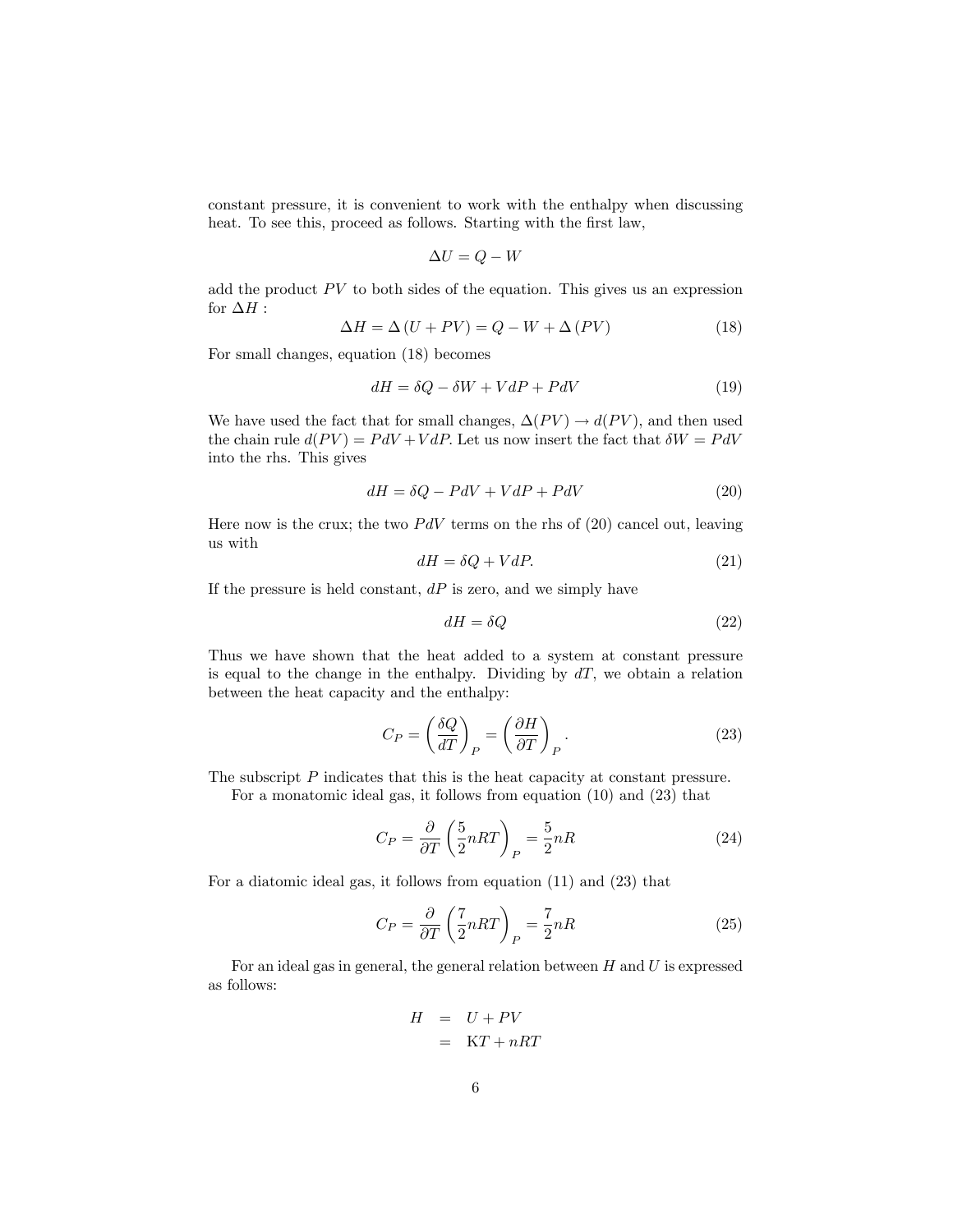It follows that for an ideal gas,

$$
C_P = C_V + nR \tag{26}
$$

You should not that  $C_P > C_V$  for an ideal gas. It can be proved that the heat capacity at constant pressure will always be larger than the heat capacity at constant volume, for any substance.

# 4 Heating Examples

Example 1: Heating at constant volume.

Calculate  $\Delta U$ , Q, and W when 10 moles of  $N_2$  gas are heated at constant V from 25 °C to 75 °C. Take  $\overline{C_V} = 5/2 R$ , independent of temperature in the range of interest.

Solution: Since  $U$  is a state function, let us write

$$
U=U(T,V)
$$

and formally write the expansion for  $dU$  :

$$
dU = \left(\frac{\partial U}{\partial T}\right)_V dT + \left(\frac{\partial U}{\partial V}\right)_T dV.
$$

Since the volume is held constant during the heating,  $dV = 0$ , which means that

$$
dU = \left(\frac{\partial U}{\partial T}\right)_V dT
$$

$$
= C_V dT.
$$

Integrating both sides of the equation from 25  $\rm{^oC}$  to 75  $\rm{^oC}$ , we have

$$
\Delta U = \frac{5}{2} nR \int_{298}^{348} dT
$$
  
=  $\frac{5}{2} \times 10$  moles × 8.314  $\frac{\text{Joules}}{\text{mole} \cdot \text{K}} \times (T_2 - T_1)$   
=  $\frac{5}{2} \times 10$  moles × 8.314  $\frac{\text{Joules}}{\text{mole} \cdot \text{K}} \times (348 \text{ K} - 298 \text{ K})$   
=  $\frac{5}{2} \times 10$  moles × 8.314  $\frac{\text{Joules}}{\text{mole} \cdot \text{K}} \times 50 \text{ K}$   
= 10393 Joules

Because the gas was heated at constant volume,  $W = 0$ , which means that

$$
Q = \Delta U = 10393 \text{ J}.
$$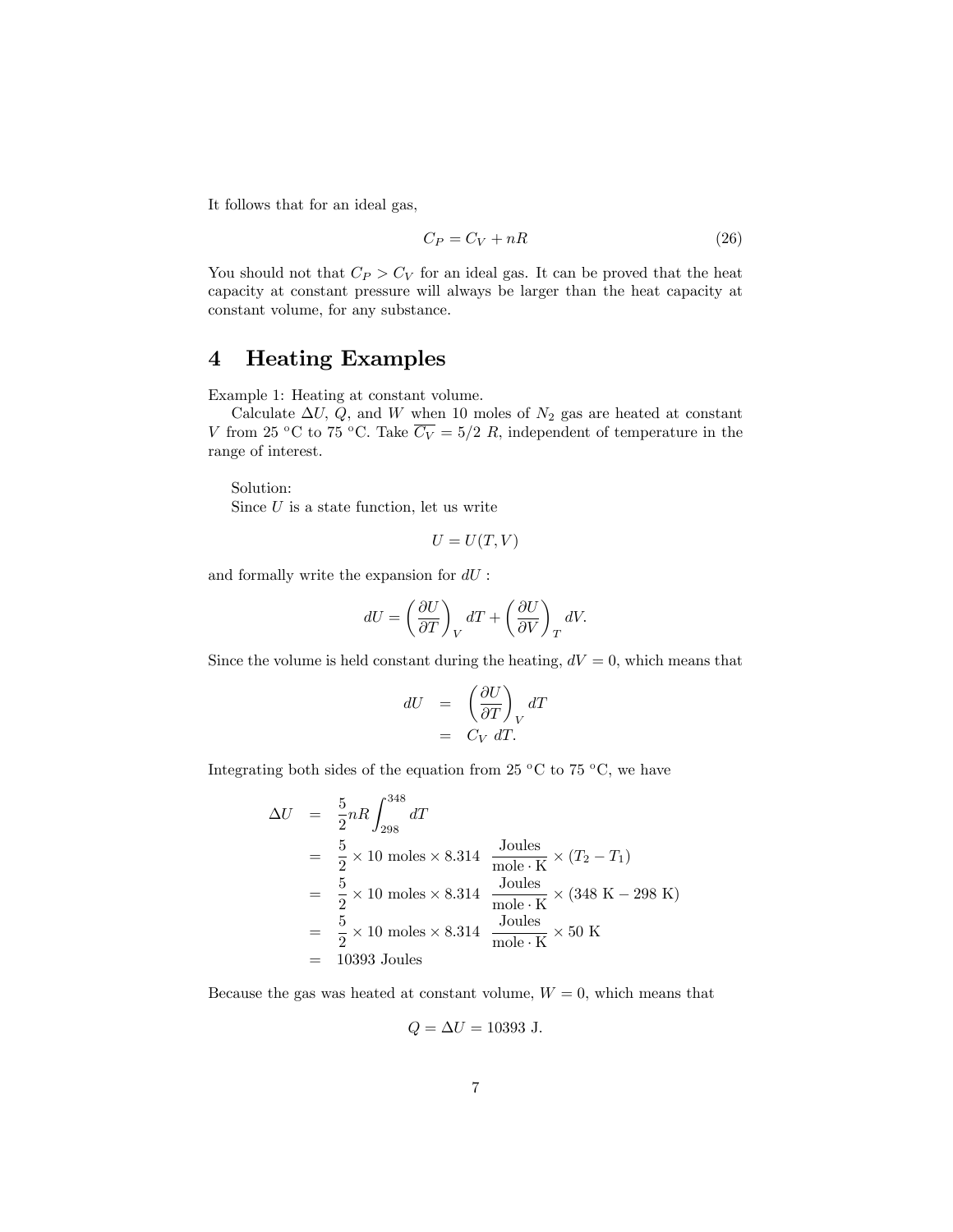Some of you may be concerned about whether or not to convert the temperature from Celsius to Kelvin. There are expressions that are only true if T is the absolute temperature. The ideal gas law,  $PV = nRT$  is such an expression. You will never be wrong if you work with temperature in Kelvin, but you may make serious mistakes if you attempt to keep the temperature in Celsius. It was with this in mind that I converted 25  $\rm{^oC}$  to 298 K, and 75  $\rm{^oC}$  to 348 K, by adding 273 to each temperature. Notice, however, that in the end, only the difference in temperature was important for this problem;  $348 - 298 = 50$ , but so too  $75 - 25 = 50$ . This is obviously an example where it is not important to make the conversion from Celsius to Kelvin.

Example 2: Heating at constant pressure.

Suppose that 10 moles of  $N_2$  gas are heated at constant pressure  $P = 1$  atm, from 25 °C to 75 °C. Calculate  $\Delta U$ , Q, and W. Take  $\overline{C_V} = 5/2$  R to be independent of temperature in the range of interest. Also assume that we have ideal gas behavior.

Solution:

As we have discussed above, for a constant pressure process, the heat added to the system is given by the change in the state function enthalpy:

$$
Q=\Delta H
$$

To calculate  $\Delta H$  in a formal way, let us write H as an expansion over the variables  $T$  and  $P$ :

$$
dH = \left(\frac{\partial H}{\partial T}\right)_P dT + \left(\frac{\partial H}{\partial P}\right)_T dP.
$$

(We could have expanded over  $T$  and  $V$ , or over  $V$  and  $P$ , but it is wisest to use T and P because one term cancels out, and we recognize the other one, as we will see below.)

Since the process is carried out at constant pressure,  $dP = 0$ , and our formal expansion above simplifies to having only one term,

$$
dH = \left(\frac{\partial H}{\partial T}\right)_P dT.
$$

The coefficient is one that we happen to recognize; recall that  $\left(\frac{\partial H}{\partial T}\right)_P$  is the heat capacity at constant pressure,  $C_P$ . What is  $C_P$ ? Recall also that for an ideal gas,  $C_P = C_V + nR$ . Since  $\overline{C_V}$  is given as  $\frac{5}{2}R$ , this means that

$$
C_P = \frac{7}{2}nR.
$$

It follows that

$$
dH = C_P dT = \frac{7}{2} nR dT.
$$

Integrating both sides of this equation, we obtain a relation between the enthalpy change and the temperature change,

$$
\Delta H = \frac{7}{2} n R \Delta T.
$$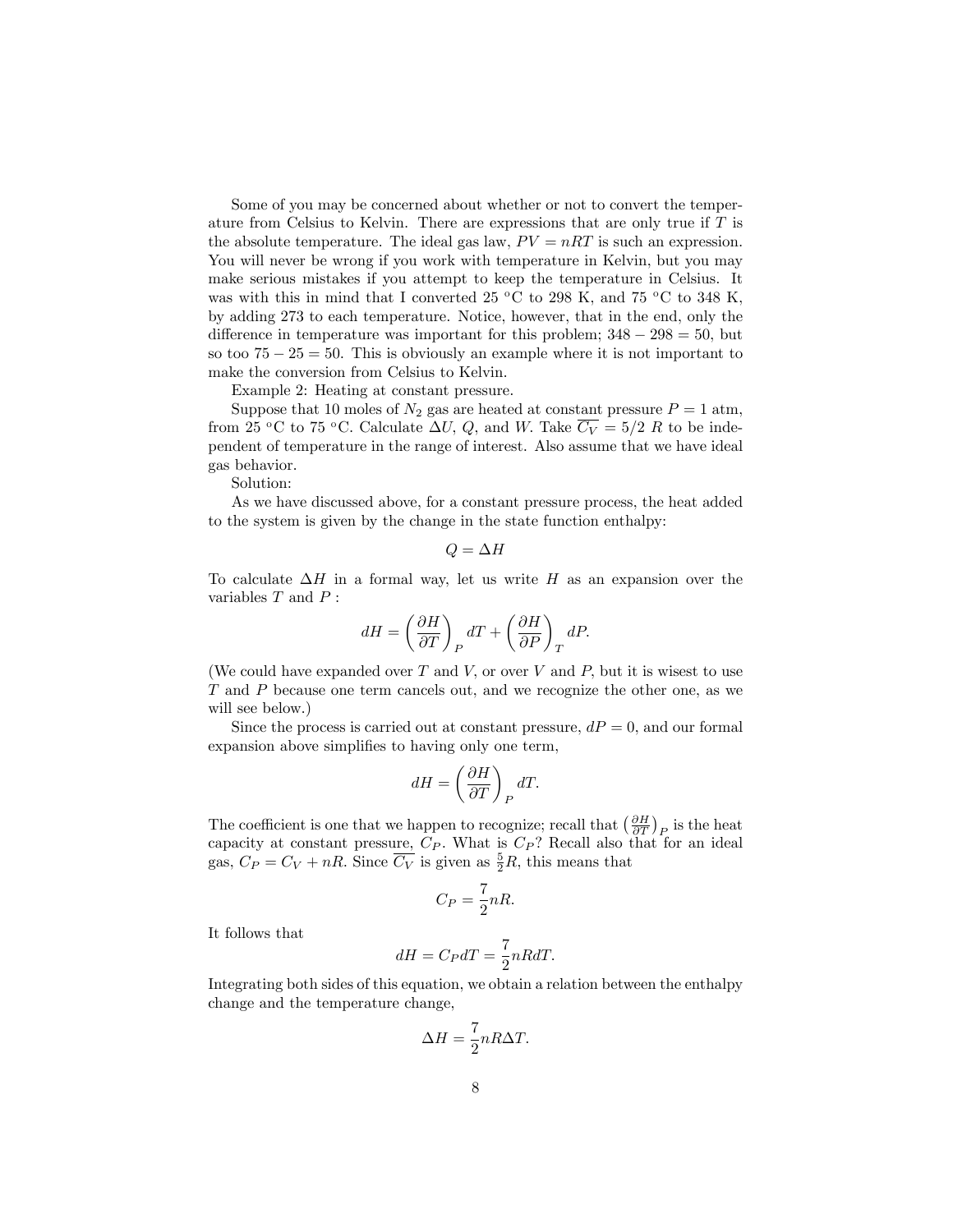Finally, since  $Q = \Delta H$  for a constant pressure process, the heat added at constant pressure is

$$
Q = \frac{7}{2}nR(75-25)
$$
  
=  $\frac{7}{2} \times 10$  moles × 8.314  $\frac{\text{Joules}}{\text{mole} \cdot \text{K}} \times 50 \text{ K}$   
= 14548 Joules.

To finish the problem, note that

$$
\Delta U = \Delta H - \Delta (PV)
$$
  
=  $\Delta H - nR\Delta T$   
= 14548 Joules - 10 moles × 8.314  $\frac{\text{Joules}}{\text{mole} \cdot \text{K}} \times 50 \text{ K}$   
= 10393 Joules.

Also, using the first law,

$$
\Delta U = Q - W
$$

we can solve for the work,

$$
W = Q - \Delta U
$$
  
= 14548 Joules - 10393 Joules  
= 4160 Joules.

# 5 Introduction to Adiabatic Processes

An adiabatic process is a process in which no heat is exchanged with the environment;  $Q = 0$ . For our examples of expanding gas, the implication is that the cylinder and piston are well insulated. We will be interested in both reversible and irreversible adiabatic expansions (and compressions) of a gas.

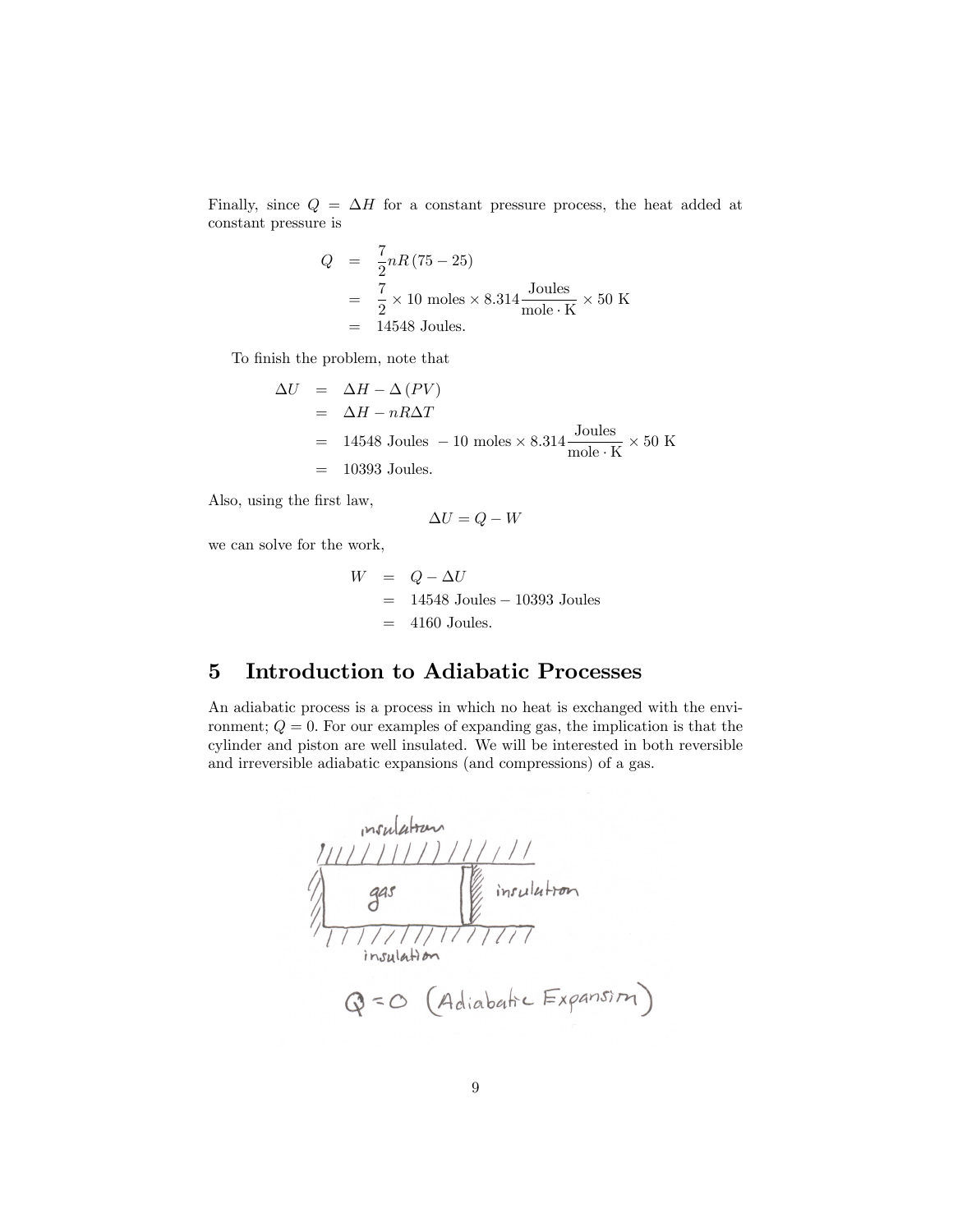Example 3:

Consider 10 moles of ideal gas, expanded adiabatically from 400 K to 300 K. Find  $\Delta U$ ,  $\Delta H$ , Q, and W. Take  $C_P = \frac{7}{2} nR$ .

Solution: Adiabatic expansion, path unspecified. First of all, by adiabatic, we mean that  $Q = 0$ . This means that

$$
\Delta U = -W
$$

We may not know how the expansion is carried out, and we may not know the change in volume, but we can calculate  $\Delta U$  because we know that for an ideal gas that  $U$  is a function of  $T$  only;

$$
\Delta U = C_V \Delta T
$$

Although we are given  $C_P = \frac{7}{2} nR$ , for an ideal gas that  $C_P - C_V = nR$ . This means that  $C_V = \frac{5}{2} nR$ . It follows that

$$
\Delta U = \frac{5}{2} nR\Delta T = \frac{5}{2} nR (T_2 - T_1)
$$
  
=  $\frac{5}{2} \times 10 \times 8.314 \times (300 - 400)$   
= -20.8 kJ

It follows that the work is given by

$$
W = 20.8 \text{ kJ}.
$$

It is also straightforward to calculate the change in enthalpy.

$$
\Delta H = \Delta U + \Delta (PV)
$$
  
= -20.8 kJ + nR\Delta T  
= -20.8 kJ + 10 \times 8.314 \times (300 - 400)  
= -2.91 kJ

Did the expansion take place reversibly or irreversibly? We don't know, but we didn't have to know anything about the path to find  $\Delta H$ ;  $\Delta U$ , Q; and W. Notice also that we didn't know the complete state of the system initially. We knew that the temperature was 400 K, but we didn't know the initial pressure, and we didn't know the initial volume. Similarly, we were told that the final temperature was  $300 \text{ K}$ , but we didn't know anything about the final pressure or volume.

Example 4: Reversible adiabatic compression

An ideal gas for which  $C_V = \frac{5}{2}R$  is compressed adiabatically and reversibly from a pressure of 1 atm and volume of 1:0 liters to a volume of 0.25 liters. What is the final pressure? What is the final temperature if the initial temperature is 300 K?

Solution: